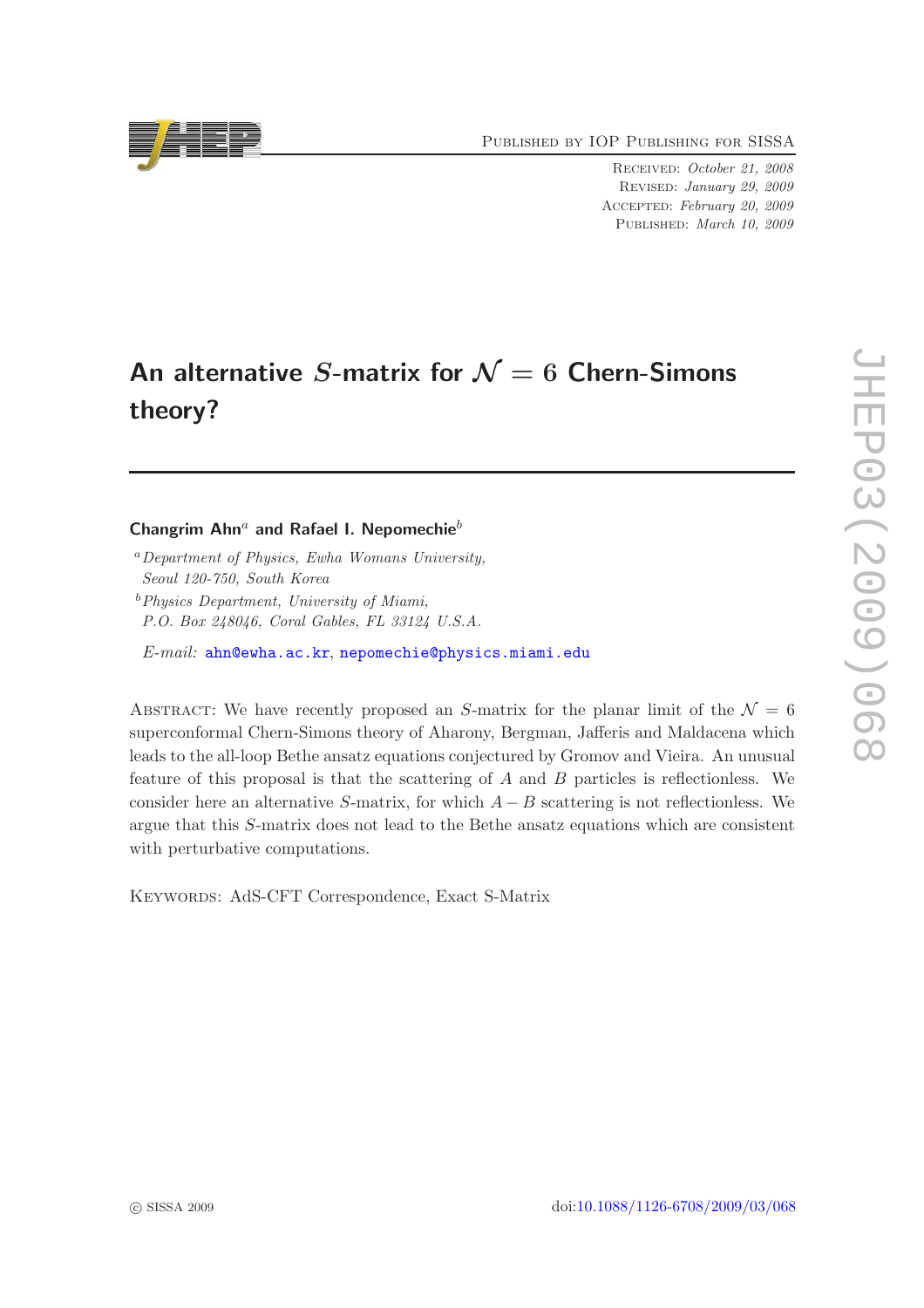#### Contents

| 1 Introduction            |                        |
|---------------------------|------------------------|
| $2$ <i>S</i> -matrix      | $\mathcal{D}$          |
| 3 Asymptotic Bethe ansatz | $\boldsymbol{\Lambda}$ |
| 4 Discussion              | 7                      |

#### <span id="page-1-0"></span>1 Introduction

The fact that the 3-dimensional  $\mathcal{N} = 6$  superconformal Chern-Simons (CS) theory of Aharony, Bergman, Jafferis and Maldacena [\[1](#page-8-0)] has a planar limit suggests that it may have further features in common with 4-dimensional  $\mathcal{N} = 4$  superconformal Yang-Mills (YM) theory. Indeed, it was shown by Minahan and Zarembo [\[2\]](#page-8-1) (see also [\[3\]](#page-8-2)) that the two-loop anomalous dimensions of the scalar operators in planar  $\mathcal{N} = 6$  CS theory are described by a certain integrable spin chain. Furthermore, they conjectured two-loop Bethe ansatz equations (BAEs) for the full theory. Gromov and Vieira [\[4\]](#page-8-3) subsequently conjectured all-loop BAEs, which reduce to those of Minahan and Zarembo in the weak-coupling limit. Recently, three groups [\[5](#page-8-4)[–7\]](#page-8-5) computed the one-loop correction to the energy of a folded spinning string, and seemed to find disagreement with the prediction of the all-loop BAEs. This controversy may be resolved by a non-zero one-loop correction in the central interpolating function  $h(\lambda)$  as suggested recently in [\[8\]](#page-8-6). (See also [\[9\]](#page-8-7).)

Based on the spectrum and symmetries of the model  $[2, 10-12]$  $[2, 10-12]$  $[2, 10-12]$ , we proposed an allloop S-matrix [\[13\]](#page-8-10) which reproduces the all-loop BAEs. That S-matrix has the unusual feature that the scattering of  $A$  and  $B$  particles is reflectionless,

$$
A B \to B A
$$

(instead of  $AB \rightarrow BA + AB$ ). Given the uncertainty in these all-loop proposals, one may well wonder whether there exists another S-matrix which

- (i) is not reflectionless; and
- (ii) is consistent with the two-loop BAEs of Minahan and Zarembo [\[2](#page-8-1)], which are on firmer ground.

This note is an effort to address this question. Unfortunately, we do not give a definitive answer. Nevertheless, our failure to find such an alternative S-matrix provides increased confidence in our original proposal [\[13](#page-8-10)], and in the corresponding all-loop BAEs [\[4](#page-8-3)].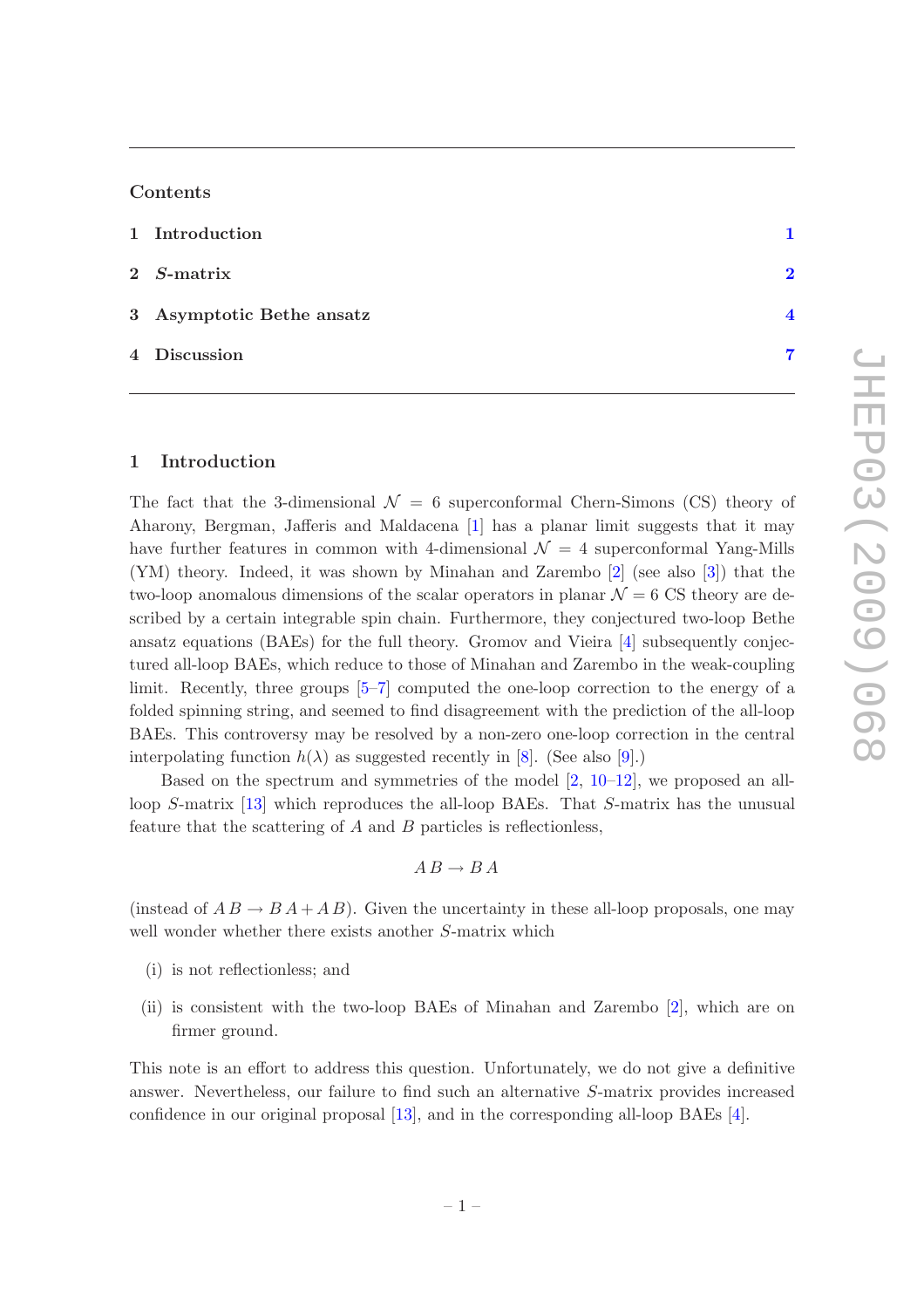The outline of this paper is as follows. In section [2](#page-2-0) we construct a candidate alternative S-matrix. The key feature of this S-matrix which allows for reflection is that it factorizes into the product of a nontrivial flavor part and an  $SU(2|2)$  part. In order to simplify the ensuing analysis, we make the unphysical assumption that the flavor part is  $SU(2)$ -invariant. (We later argue that this simplifying assumption does not alter the main conclusion.) In section [3](#page-4-0) we derive the corresponding all-loops BAEs by diagonalizing the Bethe-Yang matrix. We perform the weak-coupling limit, and show that the result is not consistent with the two-loop BAEs [\[2](#page-8-1)]. We conclude in section [4](#page-7-0) with a brief discussion of our results.

#### <span id="page-2-0"></span>2 S-matrix

We represent the elementary excitations by Zamolodchikov-Faddeev operators  $A_{a i}^{\dagger}(p)$ , where  $a \in \{1,2\}$  is a flavor index  $(a = 1$  corresponds to an A-particle, and  $a = 2$  corresponds to a B-particle), and  $i \in \{1, 2, 3, 4\}$  is the SU(2|2) index. When acting on the vacuum state  $|0\rangle$ , these operators create corresponding asymptotic particle states of momentum  $p$  and energy  $E$  given by [\[10](#page-8-8)[–12](#page-8-9), [14](#page-9-0)]

$$
E = \sqrt{\frac{1}{4} + 4g^2 \sin^2 \frac{p}{2}},
$$
\n(2.1)

where  $q$  is a function of the 't Hooft coupling

<span id="page-2-1"></span>
$$
g = h(\lambda), \tag{2.2}
$$

with  $h(\lambda) \sim \lambda$  for small  $\lambda$ , and  $h(\lambda) \sim \sqrt{\lambda/2}$  for large  $\lambda$ .

A way to allow for reflection of A and B particles, while still maintaining integrability, is to assume that the S-matrix factorizes into the product of a nontrivial flavor part and an  $SU(2|2)$  part,

<span id="page-2-2"></span>
$$
A_{a i}^{\dagger}(p_1) A_{b j}^{\dagger}(p_2) = S_0(p_1, p_2) S_a^{a' b'}(p_1, p_2) \, \widehat{S}_{i j}^{i' j'}(p_1, p_2) A_{b' j'}^{\dagger}(p_2) A_{a' i'}^{\dagger}(p_1) \,, \tag{2.3}
$$

where both the flavor S-matrix  $S_{ab}^{a'b'}(p_1, p_2)$  and the SU(2|2) S-matrix  $\hat{S}_{i\,j}^{i'j'}(p_1, p_2)$  satisfy the Yang-Baxter equation (YBE), and  $S_0(p_1, p_2)$  is an unknown scalar factor.

The  $SU(2|2)$  part is essentially fixed [\[15](#page-9-1), [16\]](#page-9-2), with g given by  $(2.2)$ . More precisely, in order to carry out the asymptotic Bethe ansatz analysis below, we assume that  $\widehat{S}^{i'j'}_{ij}(p_1, p_2)$ is the graded version [\[17\]](#page-9-3) of the  $SU(2|2)$ -invariant S-matrix given in [\[18](#page-9-4)].

Since the only known symmetry relating  $A$  and  $B$  particles is  $CP$  symmetry, the flavor S-matrix should not have any more symmetry. Solutions of the YBE with only discrete symmetry are known, such as the R-matrix of the XYZ spin chain/8-vertex model; and in principle, we could proceed by assuming that the flavor S-matrix is of that form. However, in order to simplify the ensuing analysis, we instead make the unphysical assumption that the flavor S-matrix is  $SU(2)$ -invariant. We shall later argue that this simplifying assumption does not alter the main conclusion.

As is well-known (see, e.g., [\[19](#page-9-5)]), SU(2) symmetry and factorizability almost completely fix the structure of the S-matrix. Indeed, SU(2) symmetry implies that, up to an overall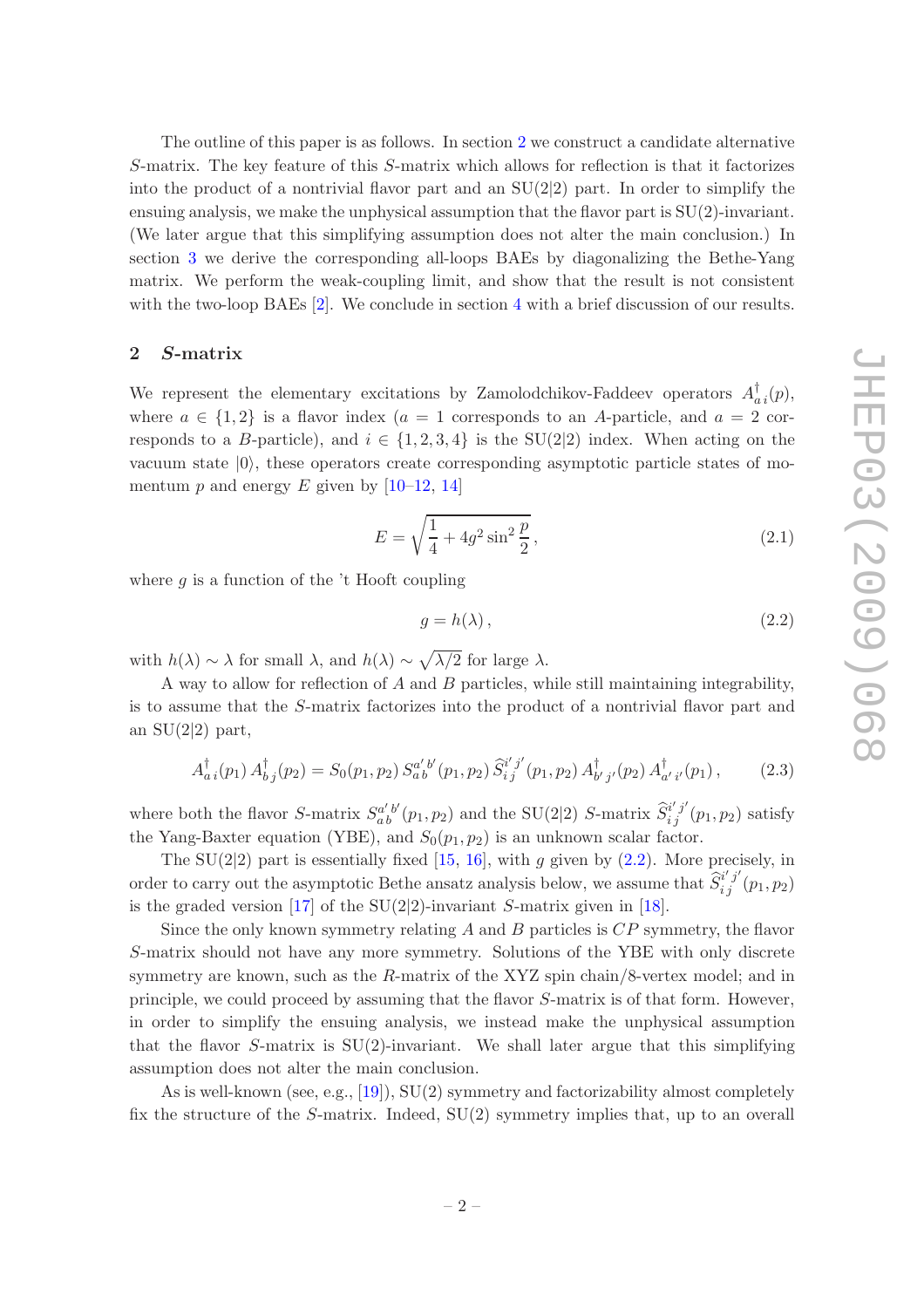scalar factor,

$$
S_{a b}^{a' b'}(p_1, p_2) = i \delta_a^{b'} \delta_b^{a'} + f(p_1, p_2) \delta_a^{a'} \delta_b^{b'}, \qquad (2.4)
$$

where  $f(p_1, p_2)$  is an arbitrary scalar function of  $p_1, p_2$ . The YBE

$$
S_{12}(p_1, p_2) S_{13}(p_1, p_3) S_{23}(p_2, p_3) = S_{23}(p_2, p_3) S_{13}(p_1, p_3) S_{12}(p_1, p_2)
$$
 (2.5)

then implies that

$$
f(p_1, p_2) = f(p_1, p_3) - f(p_2, p_3), \qquad (2.6)
$$

which in turn implies that

$$
f(p_1, p_2) = \alpha(p_1) - \alpha(p_2), \qquad (2.7)
$$

where  $\alpha(p)$  is an arbitrary function of p. In the weak-coupling limit,  $\alpha(p)$  must be a linear function of  $p$ , say

<span id="page-3-2"></span>
$$
\alpha(p) = p, \quad \text{(weak coupling)}\tag{2.8}
$$

in order that  $f(p_1, p_2)$  be a function of  $p_1 - p_2$ , i.e., that the S-matrix have the "difference" property. We conclude that

<span id="page-3-1"></span>
$$
S_{ab}^{a'b'}(p_1, p_2) = i\delta_a^{b'}\delta_b^{a'} + (\alpha(p_1) - \alpha(p_2))\delta_a^{a'}\delta_b^{b'}.
$$
 (2.9)

In matrix form,

$$
S(p_1, p_2) = \begin{pmatrix} a(p_1, p_2) & 0 & 0 & 0 \\ 0 & b(p_1, p_2) & i & 0 \\ 0 & i & b(p_1, p_2) & 0 \\ 0 & 0 & 0 & a(p_1, p_2) \end{pmatrix},
$$
(2.10)

where

$$
a(p_1, p_2) = \alpha(p_1) - \alpha(p_2) + i, \qquad b(p_1, p_2) = \alpha(p_1) - \alpha(p_2).
$$
 (2.11)

Note that

<span id="page-3-0"></span>
$$
b(p_1, p_2) = -b(p_2, p_1). \tag{2.12}
$$

The S-matrix  $(2.3)$ , unlike the one which we proposed in [\[13](#page-8-10)], does allow for reflection in  $A - B$  scattering. Examples of integrable models with S-matrices of product form include [\[20](#page-9-6)]. To determine the function  $\alpha$ , one may need to impose CP symmetry between A- and B-particles which leads to a crossing relation. We shall not pursue this here since our conclusion does not depend on the explicit form of  $\alpha$ .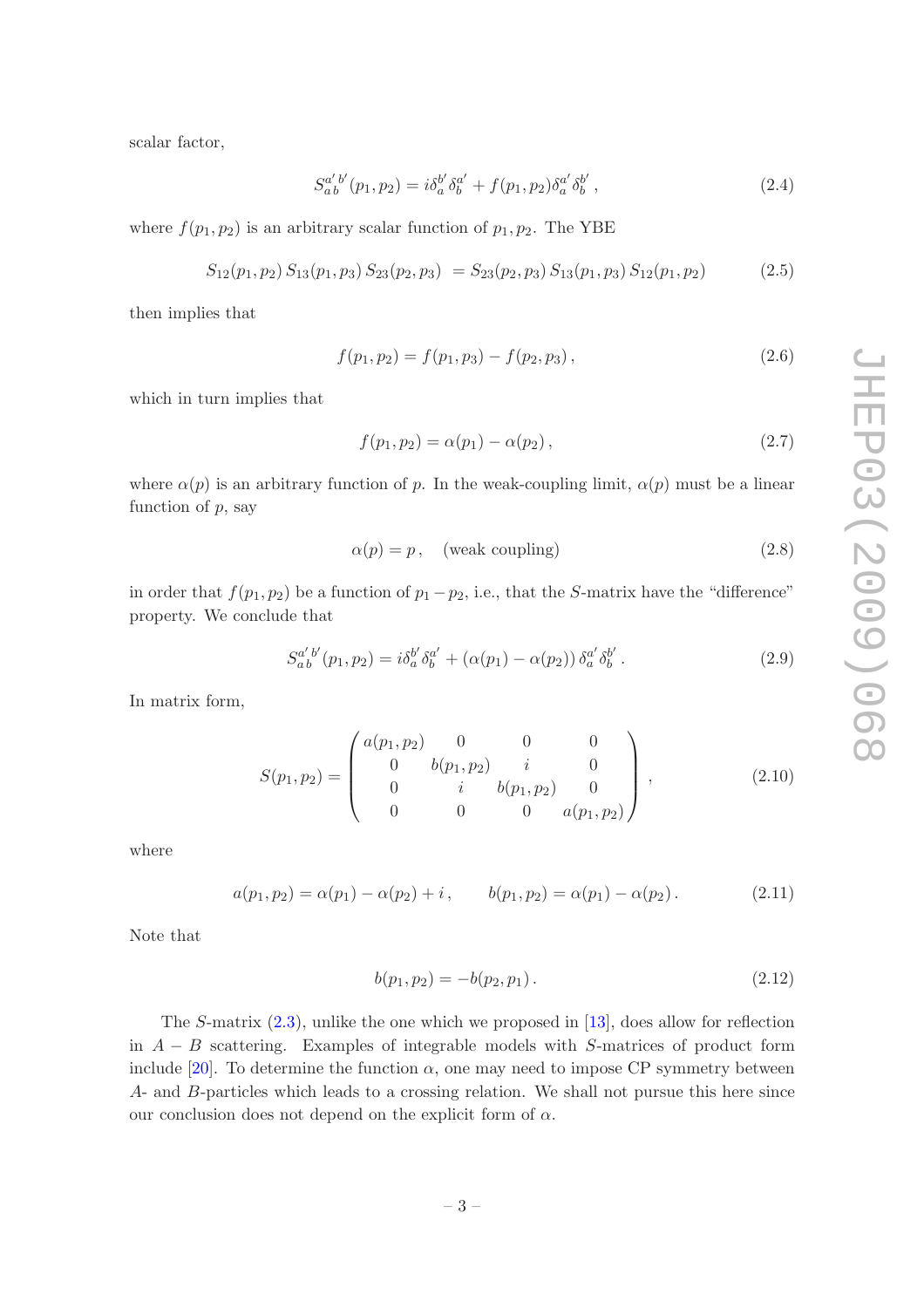#### <span id="page-4-0"></span>3 Asymptotic Bethe ansatz

We now proceed to derive the corresponding all-loop BAEs. The analysis is similar to the one for  $\mathcal{N} = 4$  YM theory [\[16](#page-9-2), [17](#page-9-3)]; and as in [\[13\]](#page-8-10), we follow closely the latter reference. We consider a set of N particles with momenta  $p_i$   $(i = 1, ..., N)$  which are widely separated on a ring of length  $L'$ . Quantization conditions for these momenta follow from imposing periodic boundary conditions on the wavefunction. Taking a particle with momentum  $p_k$ around the ring leads to the Bethe-Yang equations

<span id="page-4-2"></span>
$$
e^{-ip_kL'} = \Lambda(\lambda = p_k, \{p_i\}; \{\lambda_j, \mu_j, \xi_j\}), \quad k = 1, ..., N,
$$
\n(3.1)

where  $\Lambda(\lambda, \{p_i\}; {\lambda_j, \mu_j, \xi_j\})$  are the eigenvalues of the transfer matrix

$$
t(\lambda, \{p_i\}) = \Lambda_0(\lambda, \{p_i\}) t_{\text{SU}(2)}(\lambda, \{p_i\}) \otimes t_{\text{SU}(2|2)}(\lambda, \{p_i\}), \tag{3.2}
$$

where

$$
\Lambda_0(\lambda, \{p_i\}) = \prod_{i=1}^N S_0(\lambda, p_i),
$$
  
\n
$$
t_{\text{SU}(2)}(\lambda, \{p_i\}) = \text{tr}_a S_{a1}(\lambda, p_1) \cdots S_{aN}(\lambda, p_N),
$$
  
\n
$$
t_{\text{SU}(2|2)}(\lambda, \{p_i\}) = \text{str}_a \widehat{S}_{a1}(\lambda, p_1) \cdots \widehat{S}_{aN}(\lambda, p_N).
$$
\n(3.3)

Hence, the eigenvalues are given by

$$
\Lambda(\lambda, \{p_i\}; \{\lambda_j, \mu_j, \xi_j\}) = \Lambda_0(\lambda, \{p_i\}) \Lambda_{\text{SU}(2)}(\lambda, \{p_i\}; \{\xi_j\}) \Lambda_{\text{SU}(2|2)}(\lambda, \{p_i\}; \{\lambda_j, \mu_j\}), \tag{3.4}
$$

where the SU(2) part is given by the well-known algebraic Bethe ansatz result

$$
\Lambda_{\text{SU}(2)}(\lambda, \{p_i\}; \{\xi_j\}) = \prod_{i=1}^N a(\lambda, p_i) \prod_{j=1}^{m_0} s(\xi_j, \lambda) + \prod_{i=1}^N b(\lambda, p_i) \prod_{j=1}^{m_0} s(\lambda, \xi_j), \tag{3.5}
$$

with

$$
s(p_1, p_2) = \frac{a(p_1, p_2)}{b(p_1, p_2)} = \frac{\alpha(p_1) - \alpha(p_2) + i}{\alpha(p_1) - \alpha(p_2)},
$$
\n(3.6)

and  $\{\xi_j\}$  obey the BAEs

<span id="page-4-3"></span>
$$
\prod_{i=1}^{N} s(\xi_k, p_i) = \prod_{\substack{j=1 \ j \neq k}}^{m_0} \frac{s(\xi_k, \xi_j)}{s(\xi_j, \xi_k)}, \qquad k = 1, \dots, m_0.
$$
\n(3.7)

In particular, due to the property [\(2.12\)](#page-3-0), the eigenvalues at  $\lambda = p_k$  are given by

<span id="page-4-1"></span>
$$
\Lambda_{\text{SU}(2)}(\lambda = p_k, \{p_i\}; \{\xi_j\}) = \prod_{i=1}^N a(p_k, p_i) \prod_{j=1}^{m_0} s(\xi_j, p_k).
$$
\n(3.8)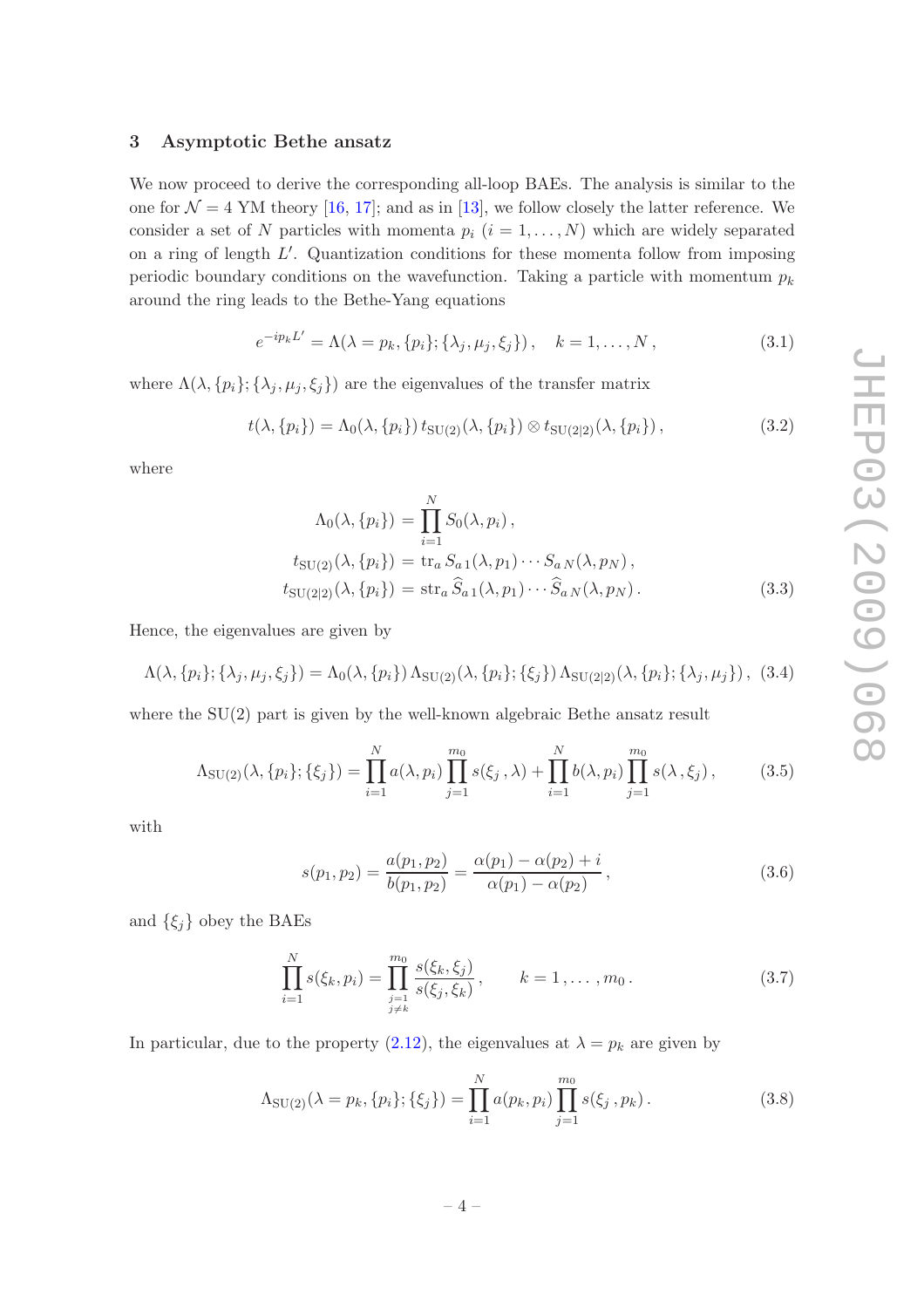Moreover, the  $SU(2|2)$  part is given by [\[17](#page-9-3)]

$$
\Lambda_{\text{SU}(2|2)}(\lambda, \{p_i\}; \{\lambda_j, \mu_j\}) = \prod_{i=1}^N \left[ \frac{x^+(\lambda) - x^-(p_i)}{x^-(\lambda) - x^+(p_i)} \frac{\eta(p_i)}{\eta(\lambda)} \right] \prod_{j=1}^{m_1} \left[ \eta(\lambda) \frac{x^-(\lambda) - x^+(\lambda_j)}{x^+(\lambda) - x^+(\lambda_j)} \right] \n- \prod_{i=1}^N \left[ \frac{x^+(\lambda) - x^+(p_i)}{x^-(\lambda) - x^+(p_i)} \frac{1}{\eta(\lambda)} \right] \left\{ \prod_{j=1}^{m_1} \left[ \eta(\lambda) \frac{x^-(\lambda) - x^+(\lambda_j)}{x^+(\lambda) - x^+(\lambda_j)} \right] \prod_{l=1}^{m_2} \frac{x^+(\lambda) + \frac{1}{x^+(\lambda)} - \tilde{\mu}_l + \frac{i}{2g}}{x^+(\lambda) + \frac{1}{x^+(\lambda)} - \tilde{\mu}_l - \frac{i}{2g}} \right. \right. \\
\left. + \prod_{j=1}^{m_1} \left[ \eta(\lambda) \frac{x^+(\lambda_j) - \frac{1}{x^+(\lambda)}}{x^+(\lambda_j) - \frac{1}{x^-(\lambda)}} \right] \prod_{l=1}^{m_2} \frac{x^-(\lambda) + \frac{1}{x^-(\lambda)} - \tilde{\mu}_l - \frac{i}{2g}}{x^-(\lambda) + \frac{1}{x^-(\lambda)} - \tilde{\mu}_l + \frac{i}{2g}} \right\} \n+ \prod_{i=1}^N \left[ \frac{x^+(\lambda) - x^+(p_i)}{x^-(\lambda) - x^+(p_i)} \frac{1 - \frac{1}{x^-(\lambda)x^+(p_i)}}{1 - \frac{1}{x^-(\lambda)x^-(p_i)}} \frac{\eta(p_i)}{\eta(\lambda)} \right] \prod_{j=1}^{m_1} \left[ \eta(\lambda) \frac{x^+(\lambda_j) - \frac{1}{x^+(\lambda)}}{x^+(\lambda_j) - \frac{1}{x^-(\lambda)}} \right], \quad (3.9)
$$

where  $\eta(\lambda) = e^{i\lambda/2}$ , and the corresponding BAEs are given by

<span id="page-5-1"></span>
$$
e^{iP/2} \prod_{i=1}^{N} \frac{x^+(\lambda_j) - x^-(p_i)}{x^+(\lambda_j) - x^+(p_i)} = \prod_{l=1}^{m_2} \frac{x^+(\lambda_j) + \frac{1}{x^+(\lambda_j)} - \tilde{\mu}_l + \frac{i}{2g}}{x^+(\lambda_j) + \frac{1}{x^+(\lambda_j)} - \tilde{\mu}_l - \frac{i}{2g}}, \qquad j = 1, \dots, m_1,
$$
  

$$
\prod_{j=1}^{m_1} \frac{\tilde{\mu}_l - x^+(\lambda_j) - \frac{1}{x^+(\lambda_j)} + \frac{i}{2g}}{x^+(\lambda_j) - \frac{1}{x^+(\lambda_j)} - \frac{i}{2g}} = \prod_{\substack{k=1 \ k \neq l}}^{m_2} \frac{\tilde{\mu}_l - \tilde{\mu}_k + \frac{i}{g}}{\tilde{\mu}_l - \tilde{\mu}_k - \frac{i}{g}}, \qquad l = 1, \dots, m_2,
$$
 (3.10)

where

$$
\frac{x^{+}(\lambda)}{x^{-}(\lambda)} = e^{i\lambda}, \quad x^{+}(\lambda) + \frac{1}{x^{+}(\lambda)} - x^{-}(\lambda) - \frac{1}{x^{-}(\lambda)} = \frac{i}{g}, \qquad P = \sum_{i=1}^{N} p_i.
$$
 (3.11)

In particular, the eigenvalue at  $\lambda = p_k$  is given simply by

<span id="page-5-0"></span>
$$
\Lambda_{\text{SU}(2|2)}(\lambda = p_k, \{p_i\}; \{\lambda_j, \mu_j\}) = \prod_{i=1}^N \left[ \frac{x^+(p_k) - x^-(p_i)}{x^-(p_k) - x^+(p_i)} \frac{\eta(p_i)}{\eta(p_k)} \right] \prod_{j=1}^{m_1} \left[ \eta(p_k) \frac{x^-(p_k) - x^+(\lambda_j)}{x^+(p_k) - x^+(\lambda_j)} \right] \,. \tag{3.12}
$$

In view of  $(3.8)$ ,  $(3.12)$ , the Bethe-Yang equations  $(3.1)$  take the form

<span id="page-5-2"></span>
$$
e^{ip_k(-L' + \frac{N}{2} - \frac{m_1}{2})} = e^{iP/2} \prod_{i=1}^{N} \left\{ S_0(p_k, p_i) a(p_k, p_i) \left[ \frac{x^+(p_k) - x^-(p_i)}{x^-(p_k) - x^+(p_i)} \right] \right\}
$$

$$
\times \prod_{j=1}^{m_0} s(\xi_j, p_k) \prod_{j=1}^{m_1} \frac{x^-(p_k) - x^+(\lambda_j)}{x^+(p_k) - x^+(\lambda_j)}, \quad k = 1, ..., N, \quad (3.13)
$$

where  $\{\lambda_j, \mu_j, \xi_j\}$  are determined by the BAEs [\(3.7\)](#page-4-3), [\(3.10\)](#page-5-1).

Following [\[13](#page-8-10), [17](#page-9-3)], we make the identifications

$$
x^{\pm}(p_k) = x^{\pm}_{4,k}, \qquad k = 1, ..., K_4 \equiv N,
$$
  
\n
$$
x^+(\lambda_j) = \frac{1}{x_{1,j}}, \qquad j = 1, ..., K_1,
$$
  
\n
$$
x^+(\lambda_{K_1+j}) = x_{3,j}, \qquad j = 1, ..., K_3, \qquad K_1 + K_3 \equiv m_1,
$$
  
\n
$$
\tilde{\mu}_j = \frac{u_{2,j}}{g}, \qquad j = 1, ..., K_2 \equiv m_2,
$$
\n(3.14)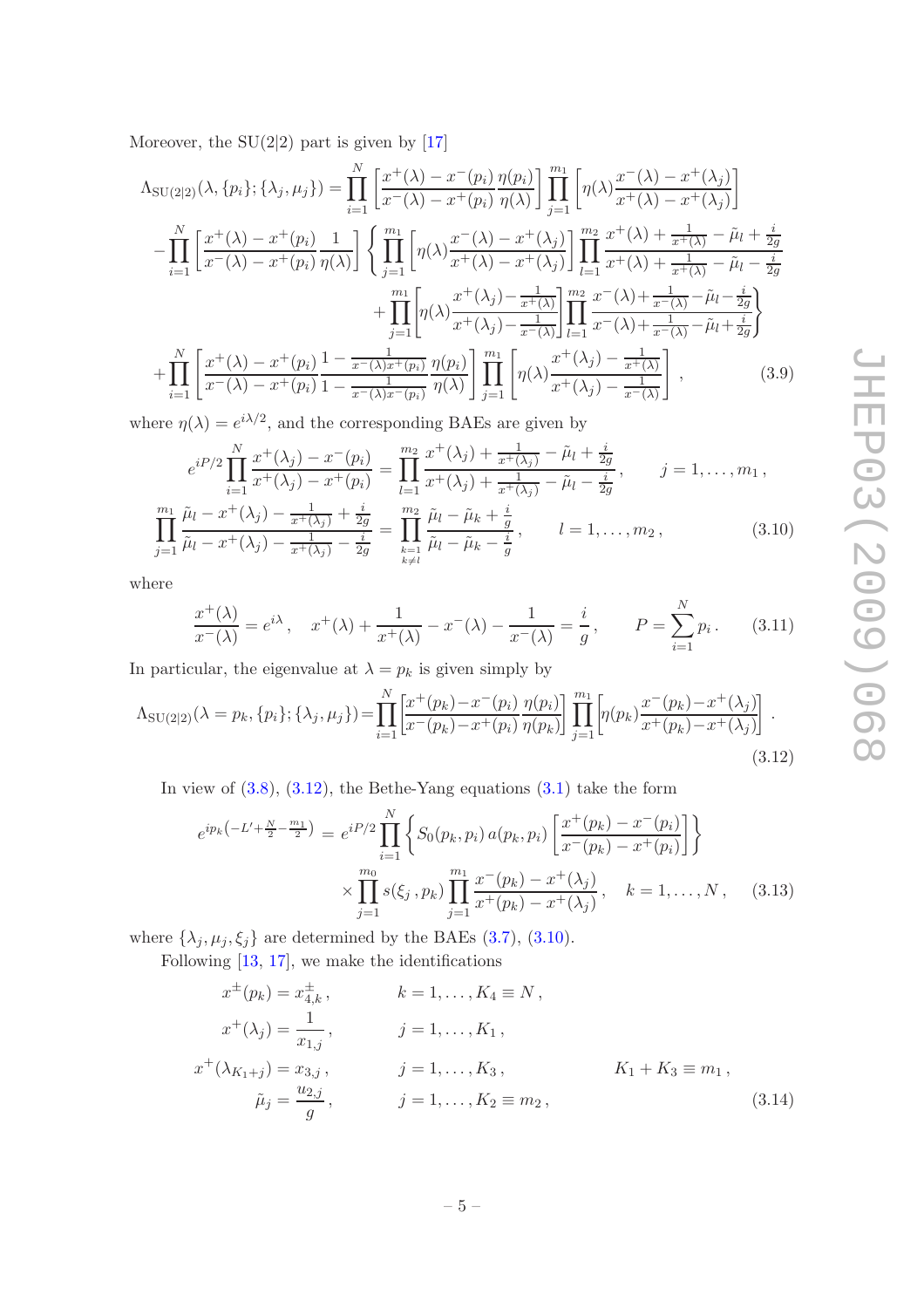and also define

$$
u_{4,j} = x_{4,j}^{+} + \frac{1}{x_{4,j}^{+}} - \frac{i}{2} = x_{4,j}^{-} + \frac{1}{x_{4,j}^{-}} + \frac{i}{2},
$$
\n(3.15)

and  $u_{i,j} = g\left(x_{i,j} + \frac{1}{x_{i,j}}\right)$  for  $i = 1, 3$ . We assume the zero-momentum condition

$$
P = \sum_{j=1}^{K_4} p_{4,j} = 0, \qquad (3.16)
$$

and (for aesthetic reasons) we perform the shift

$$
\alpha(\xi_j) \to \alpha(\xi_j) - \frac{i}{2} \,. \tag{3.17}
$$

The Bethe-Yang equations [\(3.13\)](#page-5-2) become

<span id="page-6-0"></span>
$$
e^{ip_{4,k}\left(-L' + \frac{K_4 + K_1 - K_3}{2}\right)} = \prod_{i=1}^{K_4} \left\{ S_0(p_{4,k}, p_{4,i}) \left[ \alpha(p_{4,k}) - \alpha(p_{4,i}) + i \right] \left( \frac{x_{4,k}^+ - x_{4,i}^-}{x_{4,k}^- - x_{4,i}^+} \right) \right\}
$$

$$
\times \prod_{j=1}^{m_0} \frac{\alpha(\xi_j) - \alpha(p_{4,k}) + \frac{i}{2}}{\alpha(\xi_j) - \alpha(p_{4,k}) - \frac{i}{2}} \prod_{j=1}^{K_1} \frac{1 - \frac{1}{x_{4,k}^+ x_{1,j}}}{1 - \frac{1}{x_{4,k}^+ x_{1,j}}} \prod_{j=1}^{K_3} \frac{x_{4,k}^- - x_{3,j}}{x_{4,k}^+ - x_{3,j}^-}, \quad k = 1, \dots, K_4, (3.18)
$$

and the BAEs  $(3.7)$ ,  $(3.10)$  become

$$
\prod_{i=1}^{K_4} \frac{\alpha(\xi_k) - \alpha(p_{4,i}) + \frac{i}{2}}{\alpha(\xi_k) - \alpha(p_{4,i}) - \frac{i}{2}} = \prod_{j=1}^{m_0} \frac{\alpha(\xi_k) - \alpha(\xi_j) + i}{\alpha(\xi_k) - \alpha(\xi_j) - i}, \quad k = 1, ..., m_0,
$$
\n
$$
\prod_{i=1}^{K_4} \frac{1 - \frac{1}{x_{1,j}x_{4,i}^+}}{1 - \frac{1}{x_{1,j}x_{4,i}^+}} = \prod_{l=1}^{K_2} \frac{u_{1,j} - u_{2,l} + \frac{i}{2}}{u_{1,j} - u_{2,l} - \frac{i}{2}}, \qquad j = 1, ..., K_1,
$$
\n
$$
\prod_{i=1}^{K_4} \frac{x_{3,j} - x_{4,i}^-}{x_{3,j} - x_{4,i}^+} = \prod_{l=1}^{K_2} \frac{u_{3,j} - u_{2,l} + \frac{i}{2}}{u_{3,j} - u_{2,l} - \frac{i}{2}}, \qquad j = 1, ..., K_3,
$$
\n
$$
\prod_{j=1}^{K_1} \frac{u_{2,l} - u_{1,j} + \frac{i}{2}}{u_{2,l} - u_{1,j} - \frac{i}{2}} = \prod_{k=1}^{K_3} \frac{u_{2,l} - u_{2,k} + i}{u_{2,l} - u_{2,k} - i}, \qquad l = 1, ..., K_2, \quad (3.19)
$$

respectively. Eqs. [\(3.18\)](#page-6-0), [\(3.19\)](#page-6-1) constitute our result for the all-loop BAEs corresponding to the *S*-matrix  $(2.3)$ ,  $(2.9)$ .

The weak-coupling limit corresponds to [\[4\]](#page-8-3)

<span id="page-6-1"></span>
$$
x \to \frac{u}{g}, \qquad x^{\pm} \to \frac{1}{g} \left( u \pm \frac{i}{2} \right) , \tag{3.20}
$$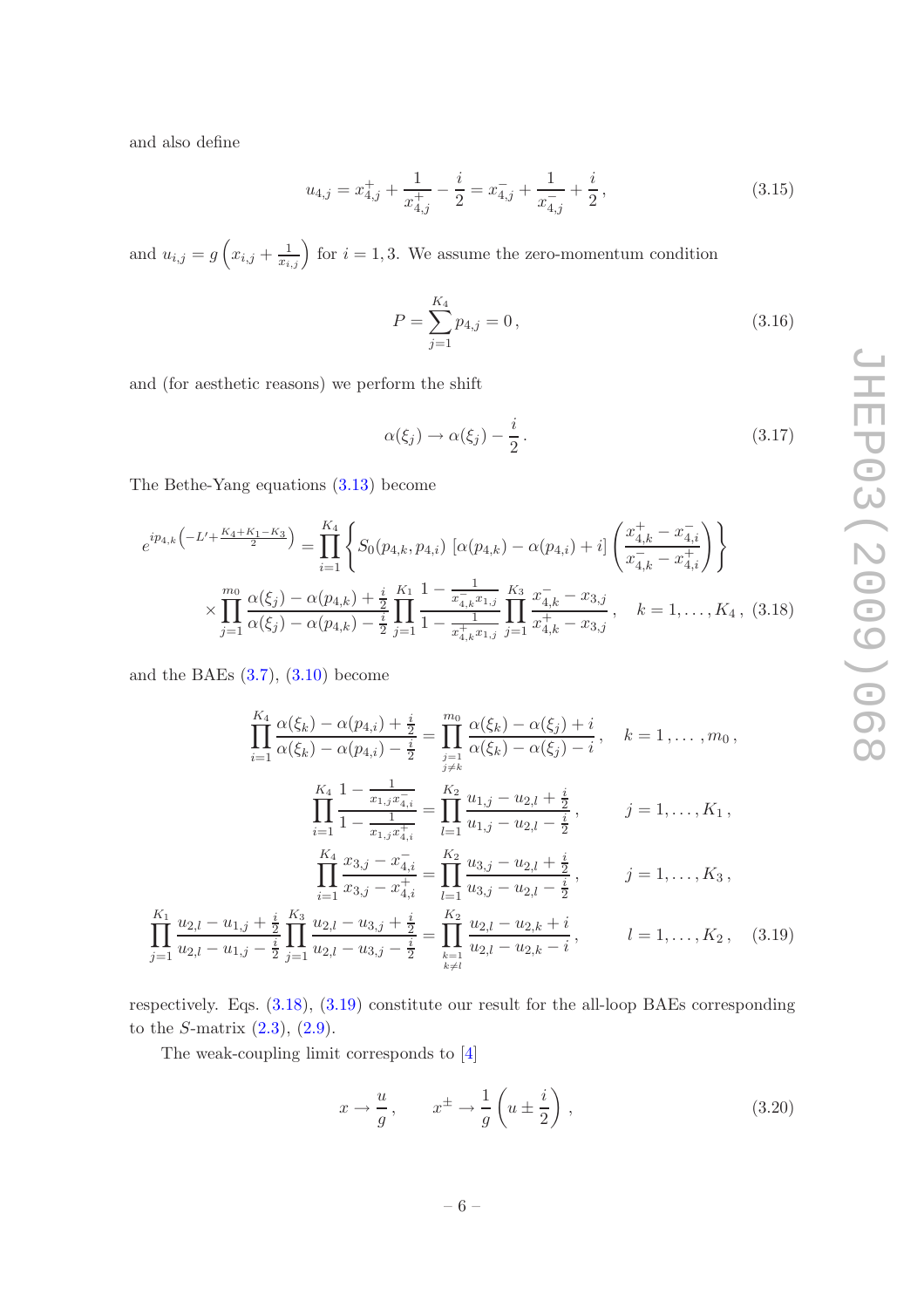with  $q \to 0$  and u finite. Recalling  $(2.8)$ , we obtain

$$
\left(\frac{u_{4,k}+\frac{i}{2}}{u_{4,k}-\frac{i}{2}}\right)^{L} = \prod_{i=1}^{K_4} \left\{ S_0(p_{4,k}, p_{4,i}) \left(p_{4,k}-p_{4,i}+i\right) \left(\frac{u_{4,k}-u_{4,i}+i}{u_{4,k}-u_{4,i}-i}\right) \right\}
$$
\n
$$
\times \prod_{j=1}^{m_0} \frac{\xi_j - p_{4,k} + \frac{i}{2}}{\xi_j - p_{4,k} - \frac{i}{2}} \prod_{j=1}^{K_3} \frac{u_{4,k} - u_{3,j} - \frac{i}{2}}{u_{4,k} - u_{3,j} + \frac{i}{2}}, \qquad k = 1, \dots, K_4,
$$
\n
$$
1 = \prod_{\substack{j=1 \ j \neq k}}^{m_0} \frac{\xi_k - \xi_j + i}{\xi_k - \xi_j - i} \prod_{i=1}^{K_4} \frac{\xi_k - p_{4,i} - \frac{i}{2}}{\xi_k - p_{4,i} + \frac{i}{2}}, \qquad k = 1, \dots, m_0,
$$
\n
$$
1 = \prod_{\substack{j=1 \ j \neq k}}^{K_2} \frac{u_{1,j} - u_{2,l} + \frac{i}{2}}{u_{1,i} - u_{2,l} - \frac{i}{2}}, \qquad j = 1, \dots, K_1,
$$

$$
l = \prod_{l=1}^{K_2} \frac{u_{3,j} - u_{2,l} + \frac{i}{2}}{u_{3,j} - u_{2,l} - \frac{i}{2}} \prod_{i=1}^{K_4} \frac{u_{3,j} - u_{4,i} - \frac{i}{2}}{u_{3,j} - u_{4,i} + \frac{i}{2}},
$$
  
\n
$$
j = 1, ..., K_3,
$$
  
\n(3.21)

$$
1 = \prod_{\substack{k=1 \ k \neq l}}^{K_2} \frac{u_{2,l} - u_{2,k} - i}{u_{2,l} - u_{2,k} + i} \prod_{j=1}^{K_1} \frac{u_{2,l} - u_{1,j} + \frac{i}{2}}{u_{2,l} - u_{1,j} - \frac{i}{2}} \prod_{j=1}^{K_3} \frac{u_{2,l} - u_{3,j} + \frac{i}{2}}{u_{2,l} - u_{3,j} - \frac{i}{2}}, \quad l = 1, \ldots, K_2,
$$

where we have defined

<span id="page-7-1"></span>
$$
L = -L' + \frac{K_4 + K_1 - K_3}{2},
$$
\n(3.22)

and used

$$
e^{ip_{4,k}} = \frac{u_{4,k} + \frac{i}{2}}{u_{4,k} - \frac{i}{2}}.
$$
\n(3.23)

Evidently, regardless of the choice of scalar factor  $S_0(p_1, p_2)$ , the set of BAEs [\(3.21\)](#page-7-1) does not completely match any of the equivalent sets of BAEs proposed by Minahan and Zarembo [\[2\]](#page-8-1). In particular, while the latter have two "massive" nodes, the former has only one. We would have obtained a similar result had we chosen the flavor S-matrix to be of the XYZ chain/8vertex model form rather than  $(2.9)$ . We conclude that an S-matrix of the form  $(2.3)$  is not consistent with the perturbative BAEs [\[2\]](#page-8-1).

#### <span id="page-7-0"></span>4 Discussion

We have considered an alternative S-matrix for  $\mathcal{N} = 6$  CS which is symmetric under  $SU(2|2)$ . In contrast with our original proposal [\[13\]](#page-8-10), this S-matrix has the tensor product form  $(2.3)$ ; and it has not only an  $SU(2|2)$  part, but also a nontrivial flavor part which allows for reflection in  $A - B$  scattering. Although we have not proved that this tensor product structure is the only possible way of introducing reflection while both maintaining integrability and respecting the system's symmetry, we have not found any other. We have argued that such an  $S$ -matrix is not consistent with the perturbative BAEs  $[2]$ . This gives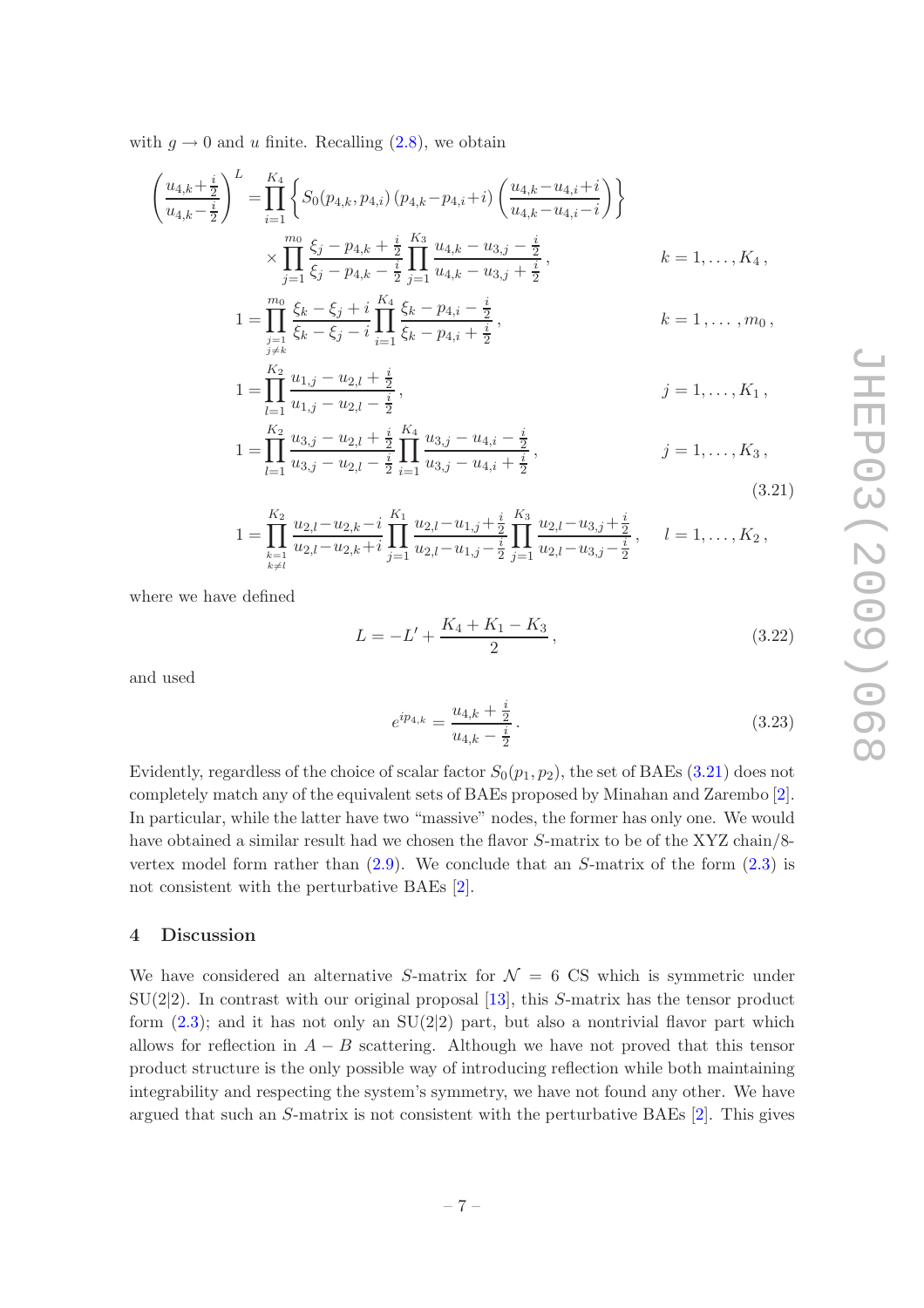increased confidence in our original proposal [\[13\]](#page-8-10). Further support for the proposal [\[13\]](#page-8-10) has recently been found in computations of finite-size corrections to the dispersion relation of giant magnons [\[21](#page-9-7), [22\]](#page-9-8), and in the direct coordinate Bethe ansatz computation of the two-loop scalar-sector S-matrix [\[23\]](#page-9-9).

### Acknowledgments

We thank K. Zarembo for raising the question which we address, and for helpful discussions. We are also grateful to the Referee for comments on an earlier version of this paper. This work was supported in part by KRF-2007-313-C00150 and WCU grant R32-2008-000- 10130-0 (CA) and by the National Science Foundation under Grants PHY-0244261 and PHY-0554821 (RN).

#### References

- <span id="page-8-0"></span>[1] O. Aharony, O. Bergman, D.L. Jafferis and J. Maldacena,  $\mathcal{N}=6$  superconformal Chern-Simons-matter theories, M2-branes and their gravity duals, JHEP 10 [\(2008\) 091](http://jhep.sissa.it/stdsearch?paper=10%282008%29091) [[arXiv:0806.1218](http://arxiv.org/abs/0806.1218)] [\[SPIRES\]](http://www-spires.slac.stanford.edu/spires/find/hep/www?eprint=0806.1218).
- <span id="page-8-1"></span>[2] J.A. Minahan and K. Zarembo, The Bethe ansatz for superconformal Chern-Simons, JHEP 09 [\(2008\) 040](http://jhep.sissa.it/stdsearch?paper=09%282008%29040) [[arXiv:0806.3951](http://arxiv.org/abs/0806.3951)] [\[SPIRES\]](http://www-spires.slac.stanford.edu/spires/find/hep/www?eprint=0806.3951).
- <span id="page-8-2"></span>[3] D. Bak and S.-J. Rey, *Integrable spin chain in superconformal Chern-Simons theory*, JHEP 10 [\(2008\) 053](http://jhep.sissa.it/stdsearch?paper=10%282008%29053) [[arXiv:0807.2063](http://arxiv.org/abs/0807.2063)] [\[SPIRES\]](http://www-spires.slac.stanford.edu/spires/find/hep/www?eprint=0807.2063).
- <span id="page-8-3"></span>[4] N. Gromov and P. Vieira, *The all loop*  $AdS_4/CFT_3$  *Bethe ansatz, JHEP* 01 [\(2009\) 016](http://jhep.sissa.it/stdsearch?paper=01%282009%29016) [[arXiv:0807.0777](http://arxiv.org/abs/0807.0777)] [\[SPIRES\]](http://www-spires.slac.stanford.edu/spires/find/hep/www?eprint=0807.0777).
- <span id="page-8-4"></span>[5] T. McLoughlin and R. Roiban, Spinning strings at one-loop in  $AdS_4 \times P^3$ , JHEP 12 [\(2008\) 101](http://jhep.sissa.it/stdsearch?paper=12%282008%29101) [[arXiv:0807.3965](http://arxiv.org/abs/0807.3965)] [\[SPIRES\]](http://www-spires.slac.stanford.edu/spires/find/hep/www?eprint=0807.3965).
- [6] L.F. Alday, G. Arutyunov and D. Bykov, Semiclassical quantization of spinning strings in  $AdS_4 \times CP^3$ , JHEP 11 [\(2008\) 089](http://jhep.sissa.it/stdsearch?paper=11%282008%29089) [[arXiv:0807.4400](http://arxiv.org/abs/0807.4400)] [\[SPIRES\]](http://www-spires.slac.stanford.edu/spires/find/hep/www?eprint=0807.4400).
- <span id="page-8-5"></span>[7] C. Krishnan,  $AdS_4/CFT_3$  at one loop, JHEP 09 [\(2008\) 092](http://jhep.sissa.it/stdsearch?paper=09%282008%29092) [[arXiv:0807.4561](http://arxiv.org/abs/0807.4561)] [\[SPIRES\]](http://www-spires.slac.stanford.edu/spires/find/hep/www?eprint=0807.4561).
- <span id="page-8-6"></span>[8] T. McLoughlin, R. Roiban and A.A. Tseytlin, *Quantum spinning strings in*  $AdS_4 \times CP^3$ : testing the Bethe ansatz proposal, JHEP 11 [\(2008\) 069](http://jhep.sissa.it/stdsearch?paper=11%282008%29069) [[arXiv:0809.4038](http://arxiv.org/abs/0809.4038)] [\[SPIRES\]](http://www-spires.slac.stanford.edu/spires/find/hep/www?eprint=0809.4038).
- <span id="page-8-7"></span>[9] N. Gromov and V. Mikhaylov, *Comment on the scaling function in*  $AdS_4 \times CP^3$ , [arXiv:0807.4897](http://arxiv.org/abs/0807.4897) [\[SPIRES\]](http://www-spires.slac.stanford.edu/spires/find/hep/www?eprint=0807.4897).
- <span id="page-8-8"></span>[10] T. Nishioka and T. Takayanagi, On type IIA Penrose limit and  $\mathcal{N}=6$  Chern-Simons theories, JHEP 08 [\(2008\) 001](http://jhep.sissa.it/stdsearch?paper=08%282008%29001) [[arXiv:0806.3391](http://arxiv.org/abs/0806.3391)] [\[SPIRES\]](http://www-spires.slac.stanford.edu/spires/find/hep/www?eprint=0806.3391).
- [11] D. Gaiotto, S. Giombi and X. Yin, Spin chains in  $\mathcal{N}=6$  superconformal Chern-Simons-matter theory, [arXiv:0806.4589](http://arxiv.org/abs/0806.4589) [\[SPIRES\]](http://www-spires.slac.stanford.edu/spires/find/hep/www?eprint=0806.4589).
- <span id="page-8-9"></span>[12] G. Grignani, T. Harmark and M. Orselli, The  $SU(2) \times SU(2)$  sector in the string dual of  $\mathcal{N}=6$  superconformal Chern-Simons theory, [Nucl. Phys.](http://dx.doi.org/10.1016/j.nuclphysb.2008.10.019) **B** 810 (2009) 115 [[arXiv:0806.4959](http://arxiv.org/abs/0806.4959)] [\[SPIRES\]](http://www-spires.slac.stanford.edu/spires/find/hep/www?eprint=0806.4959).
- <span id="page-8-10"></span>[13] C. Ahn and R.I. Nepomechie,  $\mathcal{N}=6$  super Chern-Simons theory S-matrix and all-loop Bethe ansatz equations, JHEP 09 [\(2008\) 010](http://jhep.sissa.it/stdsearch?paper=09%282008%29010) [[arXiv:0807.1924](http://arxiv.org/abs/0807.1924)] [\[SPIRES\]](http://www-spires.slac.stanford.edu/spires/find/hep/www?eprint=0807.1924).